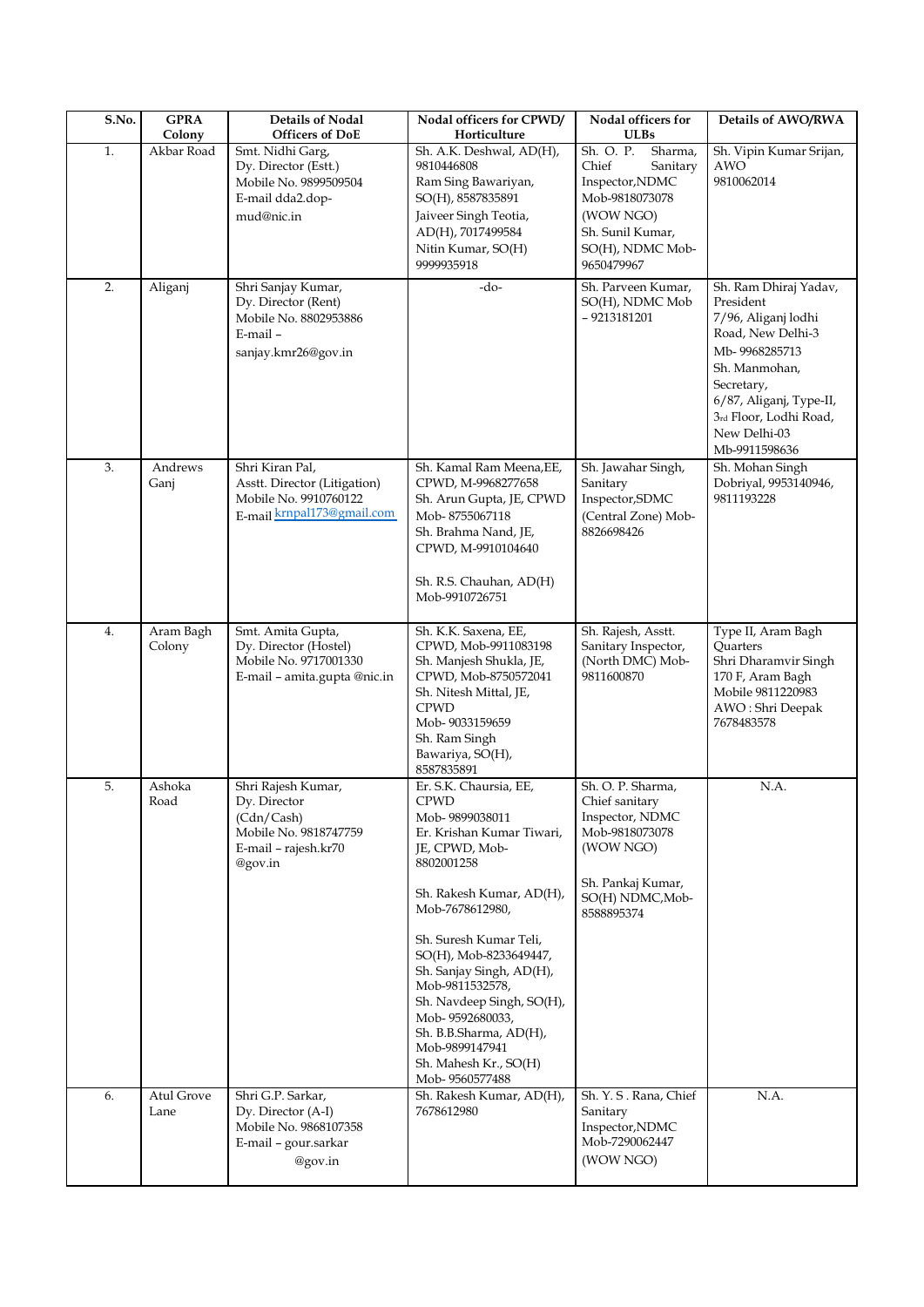|     |                                            |                                                                                                               |                                                                                                                                                                                                                        | Sh. Pankaj Kumar,<br>SO (H), NDMC<br>Mob-8588895374                                                                                               |                                              |
|-----|--------------------------------------------|---------------------------------------------------------------------------------------------------------------|------------------------------------------------------------------------------------------------------------------------------------------------------------------------------------------------------------------------|---------------------------------------------------------------------------------------------------------------------------------------------------|----------------------------------------------|
| 7.  | <b>B</b> D Marg                            | Smt. Nidhi Garg,<br>Dy. Director (Estt.)<br>Mobile No. 9899509504<br>E-mail dda2.dop-<br>mud@nic.in           | Sh. A.K. Deshwal, AD(H),<br>9810446808<br>Ram Sing Bawariyan,<br>SO(H), 8587835891                                                                                                                                     | Sh. Y. S. Rana, Chief<br>Sanitary<br>Inspector, NDMC<br>Mob-7290062447<br>(WOW NGO)<br>Sh. Ravinder Kharb,<br>SO(H), NDMC Mob-<br>9868538501      | Sh. Vipin Kumar Srijan,<br>AWO<br>9810062014 |
| 8.  | Bapa Nagar<br>Colony                       | Shri Vijay<br>Andlay,<br>Dy.Director<br>(Subletting)<br>Mobile No. 9810429504<br>E-mail - vijay.andley@nic.in | Sh. K.K. Saxena, EE,<br><b>CPWD</b><br>Mob-9911083198<br>Smt. Greeshma, JE, CPWD<br>Mob-9953019875<br>Sh. Pramod Kr. SO(H)<br>Mob-9213446873                                                                           | Sh. O. P. Sharma,<br>Chief Sanitary<br>Inspector, NDMC<br>Mob-9818073078<br>(WOW NGO)<br>Sh. Satish Kumar,<br>SO(H) NDMC, Mob-<br>72900062461     | N.A.                                         |
| 9.  | Bapu Dham<br>Colony                        | Shri Sanjay Kumar,<br>Dy. Director (Rent)<br>Mobile No. 8802953886<br>$E$ -mail $-$<br>sanjay.kmr26@gov.in    | Sh. J.R. Raghuvanshi, EE,<br>CPWD, M-9650882598<br>Sh. Aditya Yadev, JE,<br>CPWD, M-9821246490<br>Sh. Abid Hussain, DD(H),<br>9810466059                                                                               | Sh. Ram Kishor,<br>Chief Sanitary<br>Inspector, NDMC<br>Mob-7290062446<br>(Chintan, NGO)<br>Sh. Nitin Kumar,<br>SO(H), NDMC, Mob<br>$-9718582469$ | N.A.                                         |
| 10. | Bharti<br>Nagar<br>Colony                  | Shri Kiran Pal,<br>Asstt. Director (Litigation)<br>Mobile No. 9910760122<br>E-mail krnpal173@gmail.com        | Er. Shashi Singh, EE,<br>CPWD, Mob- 9711591118<br>Sh. Mohit Kumar, EE,<br>CPWD, Mob-9969556339<br>Sh. Pramod Kumar, SO(H)<br>9213446873                                                                                | Sh. Ram Kishor,<br>Chief Sanitary<br>Inspector, NDMC<br>Mob-7290062446<br>(Chintan, NGO)<br>Sh. Parveen Kumar,<br>SO (H), NDMC,<br>Mob-9213181201 | N.A.                                         |
| 11. | <b>BRM</b> Lane                            | Shri Rajesh Kumar,<br>Dy. Director<br>(Cdn/Cash)<br>Mobile No. 9818747759<br>E-mail - rajesh.kr70<br>@gov.in  | Sh. Rakesh Kumar, AD(H),<br>7678612980, Suresh Kumar<br>Teli, SO(H), 8233649447                                                                                                                                        | Sh. Y. S. Rana, Chief<br>sanitary Inspector,<br>NDMC Mob-<br>7290062447 (WOW<br>NGO)<br>Sh. Pankaj Kumar,<br>SO(H) NDMC, Mob-<br>8588895374       | N.A.                                         |
| 12. | Bungalow<br>Lodhi Estate                   | Shri Dharamvir Soni,<br>Dy. Director (Comp/Region)<br>Mobile No. 9311589300<br>E-mail - dvs.ldo-mud@nic.in    | Sh. Sanjay Singh, AD(H),<br>9811532578, Sh. Navdeep<br>Singh, SO(H),<br>09592680033, Sh. Jaiveer<br>Singh Teotia, AD(H),<br>7017499584, Km. Pratiksha,<br>SO(H), 8867653039, Sh.<br>A.K. Deshwal, AD(H),<br>9810446808 | Sh. Ram Kishor,<br>Chief sanitary<br>Inspector, NDMC<br>Mob-7290062446<br>(Chintan, NGO)<br>Sh. Parveen Kumar,<br>SO(H) NDMC<br>Mob-9213181201    | N.A.                                         |
| 13. | $C-I$ , $C-II$ &<br>AB Flats<br>Tilak Lane | Shri Vijay<br>Andlay,<br>Dy.Director<br>(Subletting)<br>Mobile No. 9810429504<br>E-mail - vijay.andley@nic.in | Sh. K. K. Saxena, EE,<br><b>CPWD</b><br>9911083198<br>Sh. Santosh Jangid, JE,<br>CPWD, M-8447418590<br>Sh. B.B. Sharma, AD(H)                                                                                          | Sh. O. P. Sharma,<br>Chief Sanitary<br>Inspector,,NDMC<br>Mob-9818073078<br>(WOW NGO)                                                             | N.A.                                         |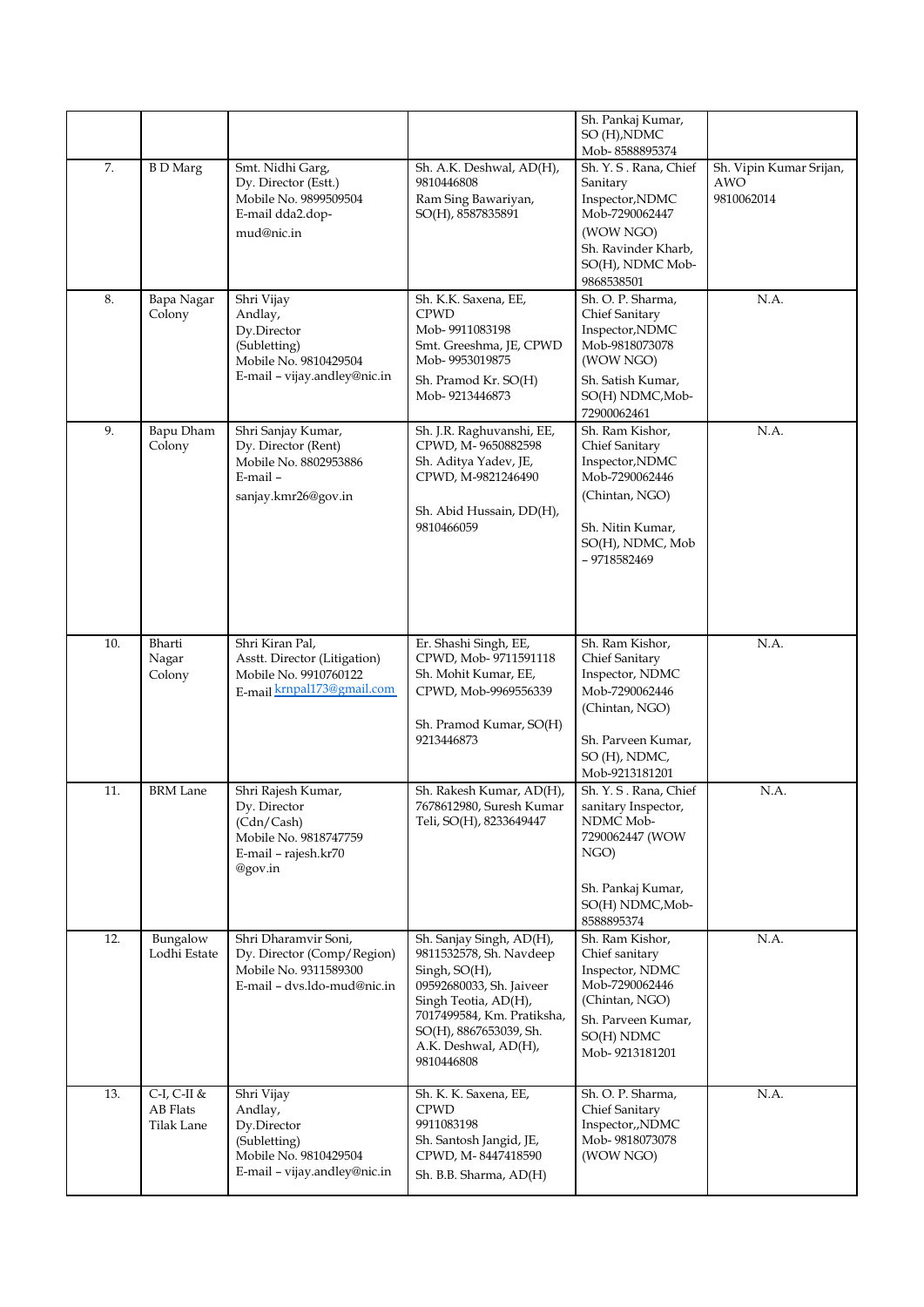|     |                                           |                                                                                                               | 9899147941<br>Sh. Mahesh Kr., SO(H)<br>9560577488                                                                                                                | Sh.Tulsee<br>Das<br>$SO(H)$ ,<br>Meena,<br><b>NDMC</b><br>Mob-9999771722                                                                        |                                                                                                   |
|-----|-------------------------------------------|---------------------------------------------------------------------------------------------------------------|------------------------------------------------------------------------------------------------------------------------------------------------------------------|-------------------------------------------------------------------------------------------------------------------------------------------------|---------------------------------------------------------------------------------------------------|
| 14. | Canning<br>Lane                           | Shri Rajesh Kumar,<br>Dy. Director<br>(Cdn/Cash)<br>Mobile No. 9818747759<br>E-mail - rajesh.kr70<br>@gov.in  | Sh. Rakesh Kumar, AD(H),<br>7678612980, Suresh Kumar<br>Teli, SO(H), 8233649447<br>Sanjay Singh, AD(H),<br>9811532578,<br>Sh. Navdeep Singh, SO(H),<br>959268003 | Sh. Y. S. Rana, Chief<br>sanitary Inspector,<br>NDMC Mob-<br>7290062447 (WOW<br>NGO)<br>Sh. Pankaj Kumar,<br>SO(H) NDMC, Mob-<br>8588895374     | N.A.                                                                                              |
| 15. | Copernicus<br>Lane                        | Shri Rajesh Kumar,<br>Dy. Director<br>(Cdn/Cash)<br>Mobile No. 9818747759<br>E-mail - rajesh.kr70<br>@gov.in  | Suresh Kumar Teli, SO(H),<br>8233649447 Sanjay Singh,<br>AD(H), 9811532578,<br>Navdeep Singh, SO(H),<br>959268003                                                | Sh. Y. S. Rana, Chief<br>sanitary Inspector,<br>NDMC Mob-<br>7290062447 (WOW<br>NGO)<br>Sh. Pankaj Kumar,<br>SO(H) NDMC, Mob-<br>8588895374     | N.A.                                                                                              |
| 16. | $D-II, A-$<br>Nanak Pura                  | Shri Rajeev Ranjan,<br>Dy. Director (A-II)<br>Mobile No. 9911928660<br>E-mail-<br>ranjan.rajeev75@gov.in      | Sh. J.R. Raghuvanshi, EE,<br>CPWD, M-9650882598<br>Sh. Anish Chandel, JE,<br>CPWD, M-9643709017<br>Sh. K.P. Singh, AD(H)<br>Mob-7838396912                       | Shri Puran Sharma,<br>Sanitary Inspector,<br>SDMC,<br>(South Zone) M-<br>8178311965                                                             | Shri Deepak Kalra,<br>AWO, 9013965657                                                             |
| 17. | DR.<br>Rajendra<br>Prasad Road            | Smt. Nidhi Garg,<br>Dy. Director (Estt.)<br>Mobile No. 9899509504<br>E-mail dda2.dop-<br>mud@nic.in           | Sh. Rakesh Kumar, AD(H),<br>7678612980                                                                                                                           | Sh. Y. S. Rana, Chief<br>sanitary Inspector,<br>NDMC Mob-<br>7290062447 (WOW<br>NGO)<br>Sh. Kapender Kumar,<br>SO(H), NDMC, Mob-<br>8588895374  | Sh. Vipin Kumar Srijan,<br><b>AWO</b><br>9810062014                                               |
| 18. | Feroz Shah<br>Road                        | Shri Rajesh Kumar,<br>Dy. Director<br>(Cdn/Cash)<br>Mobile No. 9818747759<br>E-mail - rajesh.kr70<br>@gov.in  | Sh. Rakesh Kumar, AD(H),<br>7678612980, Suresh Kumar<br>Teli, SO(H), 8233649447<br>Sanjay Singh, AD(H),<br>9811532578,<br>Navdeep Singh, SO(H),<br>959268003     | Sh. Y. S. Rana, Chief<br>sanitary Inspector,<br>NDMC Mob-<br>7290062447 (WOW<br>NGO)<br>Sh. Pankaj Kumar,<br>SO(H) NDMC, Mob-<br>8588895374     | N.A.                                                                                              |
| 19. | <b>GOB Parks</b><br>Street                | Shri Vijay<br>Andlay,<br>Dy.Director<br>(Subletting)<br>Mobile No. 9810429504<br>E-mail - vijay.andley@nic.in | Er. S.K. Chaursia, EE,<br>CPWD Mob-9899038011<br>Er. Krishan Kumar, JE,<br><b>CPWD</b><br>Mob-8802001258<br>Sh. Pramod Kr. SO(H)<br>Mob-9213446873               | Sh. Y. S. Rana, Chief<br>Sanitary<br>Inspector, NDMC<br>Mob-7290062447<br>(WOW NGO)<br>Sh. Ravinder Kharb,<br>SO(H), NDMC,<br>Mob-9868538501    | N.A.                                                                                              |
| 20. | <b>GPRA</b><br>Chankyapur<br>$\mathbf{i}$ | Shri Sanjay Kumar,<br>Dy. Director (Rent)<br>Mobile No. 8802953886<br>$E$ -mail $-$<br>sanjay.kmr26@gov.in    | Sh. Vairnder, EE, CPWD<br>Mob-9810010634<br>Sh. Neeraj Singh, JE,<br>CPWD, M-8287858848<br>Sh. Promod Kr., AD(H),<br>Mob-9990394822                              | Sh. Ram Kishor,<br>Chief Sanitary<br>Inspector, NDMC<br>Mob-7290062446<br>(Chintan NGO)<br>Sh. Nitin Kumar,<br>SO(H), NDMC, Mob<br>- 9718582469 | Sh. Ratnesh Jha,<br>President<br>Mob-9870380900<br>Dr. R.K. Srivastava<br>Secretary<br>9810104297 |
| 21. | <b>GPRA Dev</b><br>Nagar                  | Smt. Amita Gupta,<br>Dy. Director (Hostel)<br>Mobile No. 9717001330                                           | Er. Devi Shankar, EE,<br>CPWD, M-9999710279<br>Sh. Krishan Kumar, JE,                                                                                            | Do                                                                                                                                              | Shri Ghanshyam<br>Chauhan<br>H.No.38, BK 13, Dev                                                  |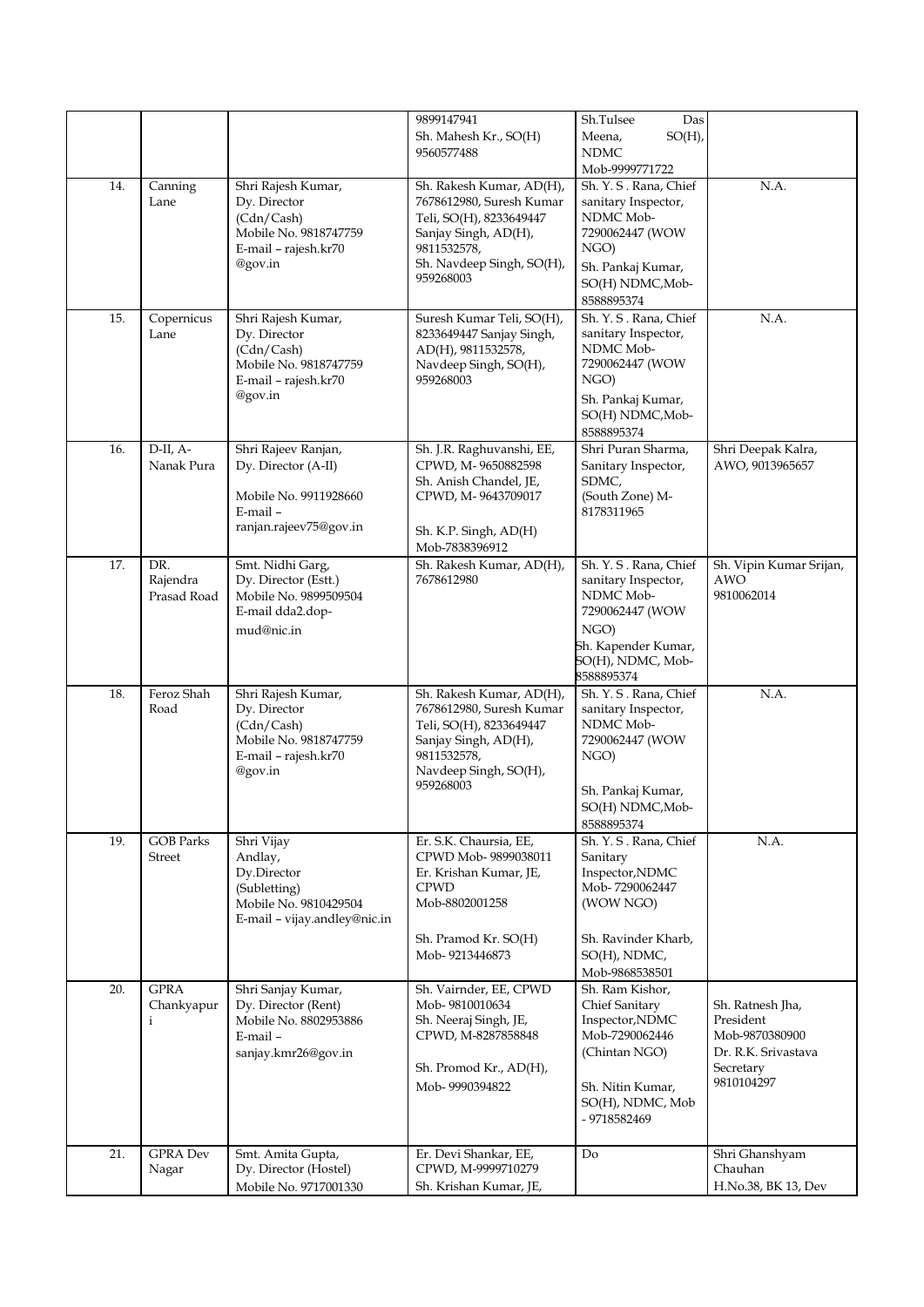|     |                 | E-mail - amita.gupta @nic.in                          | CPWD, M-9871062996                            |                                     | Nagar, 989196372                    |
|-----|-----------------|-------------------------------------------------------|-----------------------------------------------|-------------------------------------|-------------------------------------|
|     |                 |                                                       | Sh. Arun Kumar Tyagi,                         |                                     | Unionrocks10@gmail.co               |
|     |                 |                                                       | AD(H), Mob- 9899841047                        |                                     | ${\bf m}$                           |
|     |                 |                                                       |                                               |                                     | Sh. Hemant Kumar                    |
|     |                 |                                                       |                                               |                                     | 12/116, Dev Nagar,                  |
|     |                 |                                                       |                                               |                                     | Mob 9810309354                      |
| 22. | GPRA Moti       | Shri Sanjay Kumar,                                    | Sh.J.R. Raghuvanshi, EE,                      | Sh. Ram Kishor,                     | Sh. Ram Nagina Prasad,              |
|     | Bagh            | Dy. Director (Rent)<br>Mobile No. 8802953886          | CPWD, M-9650882598                            | Chief Sanitary<br>Inspector, NDMC   | President<br>F-50, Moti Bagh-1, New |
|     |                 | E-mail-                                               | Sh. Nagendra Morya, JE,<br>CPWD, M-7859838293 | Mob-7290062446                      | Delhi-21                            |
|     |                 | sanjay.kmr26@gov.in                                   | Sh. Promod Kr., AD(H),                        | (WOW NGO)                           | Mb-9868728374                       |
|     |                 |                                                       | Mob-9990394822                                |                                     | email-                              |
|     |                 |                                                       |                                               | Sh. Ajay Rana,                      | rnprasad_21@rediffmail              |
|     |                 |                                                       |                                               | SO(H), NDMC, Mob                    | .com                                |
|     |                 |                                                       |                                               | - 9811824189                        |                                     |
|     |                 |                                                       |                                               |                                     | Sh. Gopal Singh Bisht,              |
|     |                 |                                                       |                                               |                                     | Secretary                           |
|     |                 |                                                       |                                               |                                     | F-199 Moti Bagh-1, New              |
|     |                 |                                                       |                                               |                                     | Delhi-110021                        |
|     |                 |                                                       |                                               |                                     | Mb-9810535193                       |
|     |                 |                                                       |                                               |                                     | Sh. Ajay Kumar,                     |
|     |                 |                                                       |                                               |                                     | President                           |
|     |                 |                                                       |                                               |                                     | A-247, Moti Bagh-1,                 |
|     |                 |                                                       |                                               |                                     | New Delhi<br>Mb-9818635896          |
|     |                 |                                                       |                                               |                                     | Sh. Saurabh Agrawal,                |
|     |                 |                                                       |                                               |                                     | Secretary                           |
|     |                 |                                                       |                                               |                                     | A-41, Moti Bagh-1, New              |
|     |                 |                                                       |                                               |                                     | Delhi-21                            |
|     |                 |                                                       |                                               |                                     | Mob-9555772302                      |
| 23. | GRG Road        | Shri Vijay                                            | Er. S.K. Chaursia, EE,                        | Sh. Y. S. Rana, Chief               | N.A.                                |
|     |                 | Andlay,                                               | <b>CPWD</b>                                   | Sanitary                            |                                     |
|     |                 | Dy.Director                                           | Mob-9899038011                                | Inspector, NDMC                     |                                     |
|     |                 | (Subletting)                                          | Er. Krishan Kumar Tiwari,                     | Mob-7290062447                      |                                     |
|     |                 | Mobile No. 9810429504<br>E-mail - vijay.andley@nic.in | JE, CPWD, M-9899038011                        | (WOW NGO)                           |                                     |
|     |                 |                                                       | Sh. Sanjay Singh, AD(H),                      | Sh. Ravinder Kharb,<br>SO(H), NDMC, |                                     |
|     |                 |                                                       | Mob-9811532578                                | Mob-9868538501                      |                                     |
|     |                 |                                                       | Sh. Navdeep Singh, SO(H),                     |                                     |                                     |
|     |                 |                                                       | Mob-9592680033                                |                                     |                                     |
|     |                 |                                                       |                                               |                                     |                                     |
| 24. | <b>HCM</b> Lane | Shri G.P. Sarkar,                                     | -do-                                          |                                     | N.A.                                |
|     |                 | Dy. Director (A-I)<br>Mobile No. 9868107358           |                                               | Sh. Y. S. Rana, Chief<br>Sanitary   |                                     |
|     |                 | E-mail - gour.sarkar                                  |                                               | Inspector, NDMC                     |                                     |
|     |                 | @gov.in                                               |                                               | Mob-7290062447                      |                                     |
|     |                 |                                                       |                                               | (WOW NGO)                           |                                     |
|     |                 |                                                       |                                               |                                     |                                     |
|     |                 |                                                       |                                               | Sh. Pankaj Kumar,                   |                                     |
|     |                 |                                                       |                                               | SO (H), NDMC                        |                                     |
|     |                 |                                                       |                                               | Mob-8588895374                      |                                     |
| 25. | Humayun<br>Road | Shri Vijay                                            | Er. Shashi Singh, EE,<br><b>CPWD</b>          | Sh. Arun Vasudeva,<br>Chief         | N.A.                                |
|     | Colony          | Andlay,<br>Dy.Director                                | Mob-9711591118                                | Sanitary<br>Inspector, NDMC         |                                     |
|     |                 | (Subletting)                                          | Sh. Raj Kumar, JE, CPWD                       | Mob-7290062444                      |                                     |
|     |                 | Mobile No. 9810429504                                 | Mob-8802804014                                | (WOW NGO)                           |                                     |
|     |                 | E-mail - vijay.andley@nic.in                          | Sh. Pramod Kr. SO(H)                          |                                     |                                     |
|     |                 |                                                       | Mob-9213446873                                | Sh. Satish<br>Kumar,                |                                     |
|     |                 |                                                       |                                               | SO(H) NDMC, Mob-                    |                                     |
|     |                 |                                                       |                                               | 72900062461                         |                                     |
|     |                 |                                                       |                                               |                                     |                                     |
|     |                 |                                                       |                                               |                                     |                                     |
|     |                 |                                                       |                                               |                                     |                                     |
| 26. | Hudco<br>Palace | Shri Rajeev Ranjan,<br>Dy. Director (A-II)            | Sh. Bichittar Singh, EE,<br><b>CPWD</b>       | Sh. Jawahar Singh,<br>Sanitary      | Sh Prasithlal R, AWO<br>9868122034  |
|     |                 |                                                       | Mob-9599770085                                | Inspector, SDMC                     |                                     |
|     |                 | Mobile No. 9911928660                                 |                                               |                                     |                                     |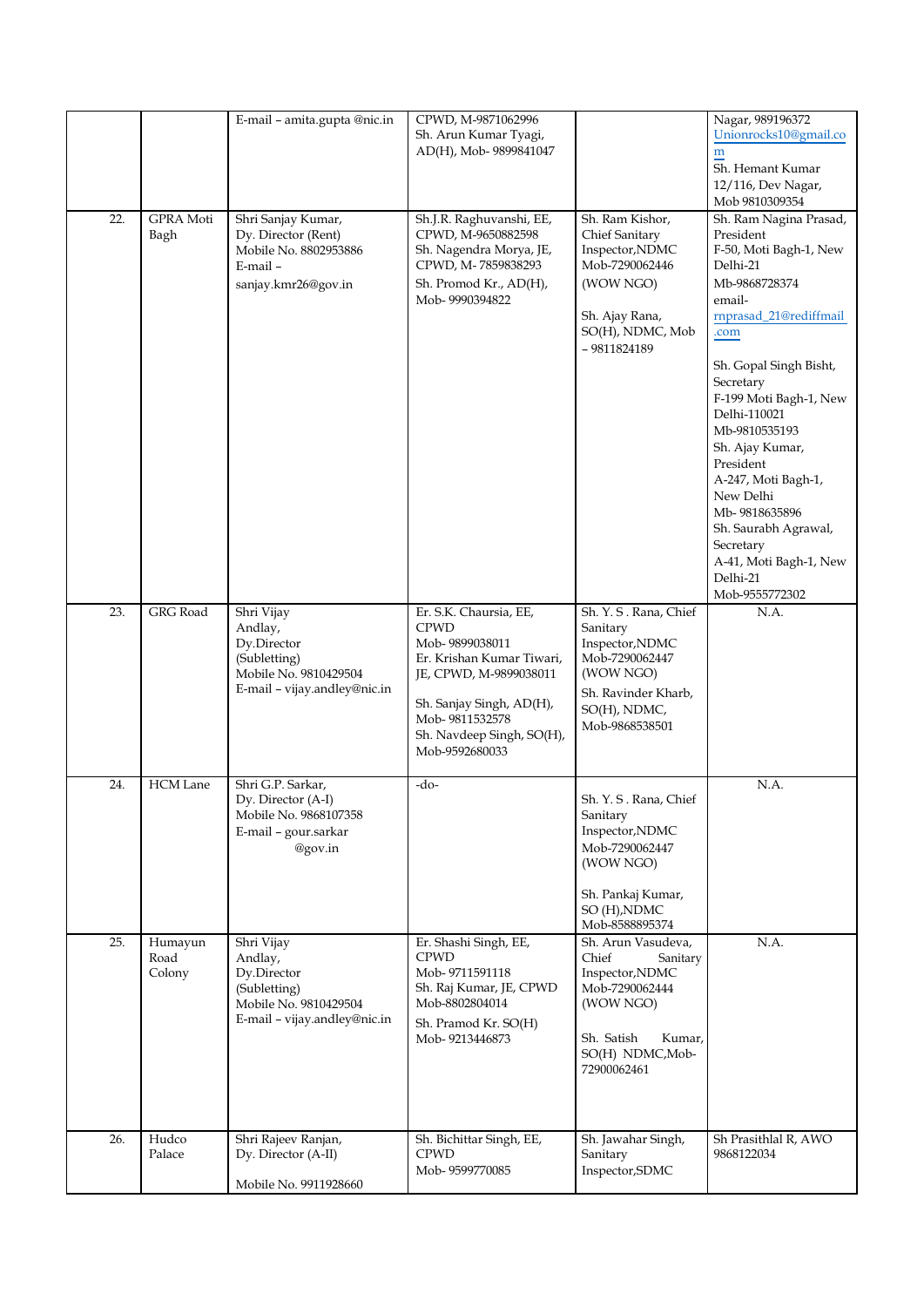|     |                      | E-mail-<br>ranjan.rajeev75@gov.in                                                                             | Sh. Mayank Kumar, JE,<br>CPWD, M-9899035115<br>Sh. R.S. Chauhan, AD(H)<br>Mob-9910726751                                                        | (Central Zone) Mob-<br>8826698426                                                                                                                                                                                                                                                                  |                                                                                                                                                                                                                                                                                     |
|-----|----------------------|---------------------------------------------------------------------------------------------------------------|-------------------------------------------------------------------------------------------------------------------------------------------------|----------------------------------------------------------------------------------------------------------------------------------------------------------------------------------------------------------------------------------------------------------------------------------------------------|-------------------------------------------------------------------------------------------------------------------------------------------------------------------------------------------------------------------------------------------------------------------------------------|
| 27. | Jantar<br>Mantar     | Shri G.P. Sarkar,<br>Dy. Director (A-I)<br>Mobile No. 9868107358<br>E-mail - gour.sarkar<br>@gov.in           | Sh. Sanjay Singh, AD(H)<br>9811532578, Sh. Navdeep<br>Singh, SO(H), 9592680033                                                                  | Sh. Arun Vasudeva,<br>Chief Sanitary<br>Inspector, NDMC<br>Mob-7290062444<br>(WoW NGO)<br>Sh. Pankaj Kumar,<br>SO (H), NDMC -<br>8588895374                                                                                                                                                        | N.A.                                                                                                                                                                                                                                                                                |
| 28. | Janpath              | Smt. Nidhi Garg,<br>Dy. Director (Estt.)<br>Mobile No. 9899509504<br>E-mail dda2.dop-<br>mud@nic.in           | Suresh Kumar Teli, SO(H),<br>8233649447, K.C. Sharma,<br>AD(H) 8800805880<br>Sunil Kumar, SO(H)<br>9414206512                                   | Sh. Arun Vasudeva,<br>Chief<br>Sanitary<br>Inspector, NDMC<br>Mob-7290062444<br>WoW NGO)<br>Sh. Pankaj<br>Kumar,<br>SO(H)<br>NDMC, Mob-<br>8588895374<br>Sh.<br>Sunil<br>Kumar,<br>SO(H), NDMC, Mob-<br>9650479967<br>Sh.<br>Das<br>Tulsee<br>$SO(H)$ ,<br>Meena,<br><b>NDMC</b><br>Mob-9999771722 | Sh. Vipin Kumar Srijan,<br><b>AWO</b><br>9810062014                                                                                                                                                                                                                                 |
| 29. | Kaka Nagar<br>colony | Shri Vijay<br>Andlay,<br>Dy.Director<br>(Subletting)<br>Mobile No. 9810429504<br>E-mail - vijay.andley@nic.in | Sh. K.K. Saxena, EE,<br><b>CPWD</b><br>Mob-9911083198<br>Smt. Greeshma, JE, CPWD<br>Mob-9953019875<br>Sh. Pramod Kr. SO(H)<br>Mob-9213446873    | Sh. Ram Kishor,<br>Chief Sanitary<br>Inspector, NDMC<br>Mob-7290062446<br>(Chintan, NGO)<br>Sh. Satish Kumar,<br>SO(H) NDMC, Mob-<br>72900062461                                                                                                                                                   | N.A.                                                                                                                                                                                                                                                                                |
| 30. | Kali Bari<br>Marg    | Shri G.P. Sarkar,<br>Dy. Director (A-I)<br>Mobile No. 9868107358<br>E-mail - gour.sarkar<br>@gov.in           | Er. S.K. Chaursia, EE,<br><b>CPWD</b><br>Mob-9899038011<br>Er. Ravinder<br>Singh, JE, CPWD<br>Mob-8979806332<br>Kr. Meenu, SO(H),<br>9643870025 | Sh. Y. S. Rana, Chief<br>Sanitary<br>Inspector, NDMC<br>Mob-7290062447<br>(WOW NGO)<br>Sh. Lokesh Kumar,<br>SO(H), NDMC,<br>Mob-7290067056                                                                                                                                                         | N.A.                                                                                                                                                                                                                                                                                |
| 31. | Laxmi Bhai<br>Nagar  | Shri Sanjay Kumar,<br>Dy. Director (Rent)<br>Mobile No. 8802953886<br>$E$ -mail $-$<br>sanjay.kmr26@gov.in    | -do-                                                                                                                                            | Sh. Ram Kishor,<br>Chief Sanitary<br>Inspector, NDMC<br>Mob-7290062446<br>(WOW NGO)<br>Sh. Rajesh<br>Kumar,<br>SO(H) NDMC<br>Mob-9911991398                                                                                                                                                        | Sh. Ramesh Kumar,<br>President, 1337, Laxmi<br>Bai Nagar, New Delhi-<br>110023<br>M-9868382033<br>email-<br>rameshkumar0867@gm<br>ail.com<br>Sh. Sanjay Kumar,<br>Secretary,<br>1339, Laxmi Bai Nagar,<br>New Delhi-110023<br>Mb-9868777706<br>email-<br>nainsanjay15@gmail.co<br>m |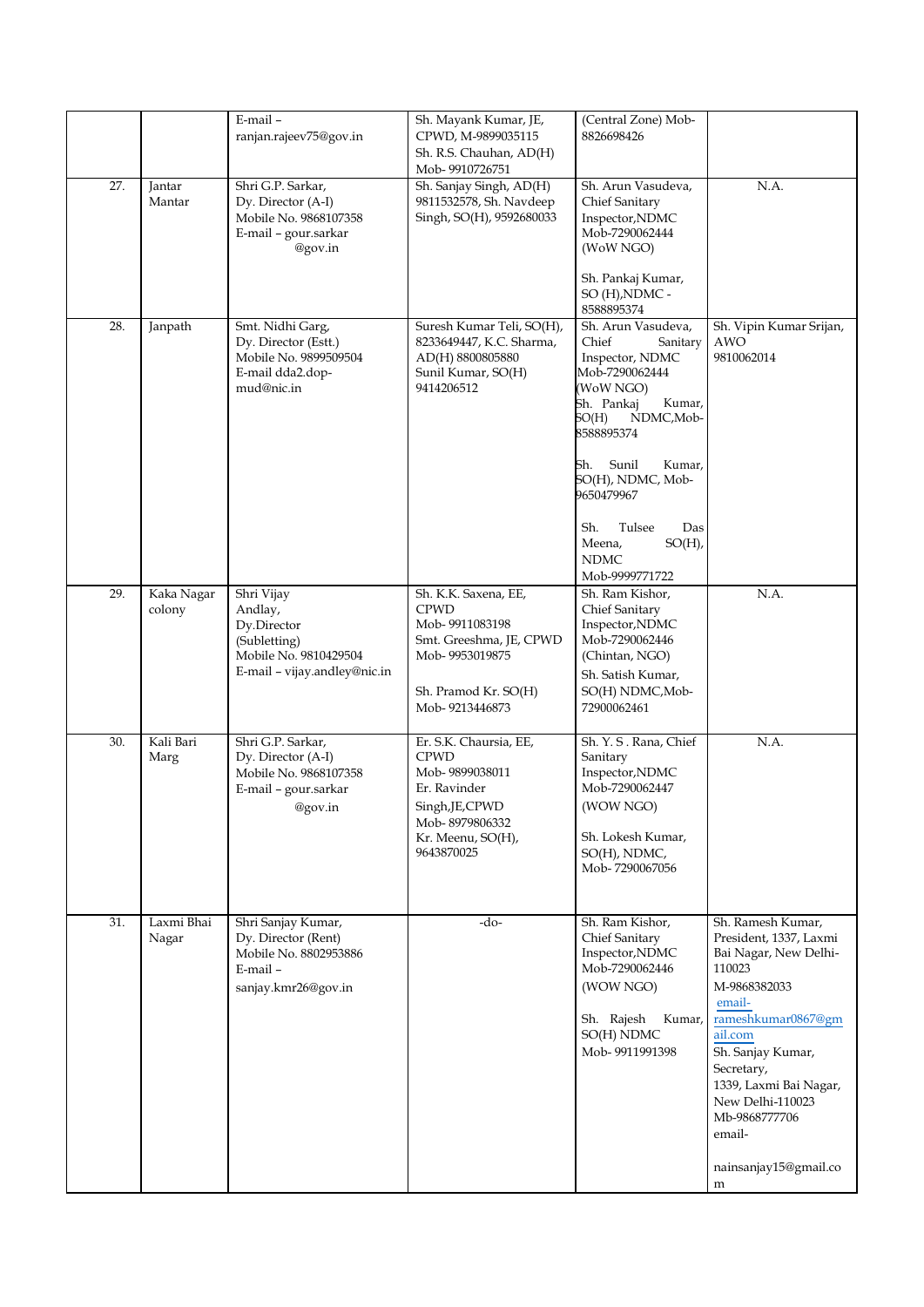| 32. | Lodhi<br>Colony                                  | Smt. Amita Gupta,<br>Dy. Director (Hostel)<br>Mobile No. 9717001330<br>E-mail – amita.gupta @nic.in        | Sh. Suresh Kumar Teli,<br>SO(H), Mob-8233649447                                                                                                                                                                                                                                                   | Sh. Ram Kishor,<br>Chief Sanitary<br>Inspector, NDMC<br>Mob-7290062446<br>(Chintan, NGO)                                                                                              | Type-III<br>Shri Ved Prakash<br>House No. 6/655, Type<br>III, Lodhi Colony<br>(Mobile 9811895707)<br>email-<br>tanganiy@hotmail.com<br>Shri Chandan Singh,<br>Secretary, RWA, Lodhi<br>Colony, Sh. Shashi<br>Bhushan Area Welfare<br>Officer 9868242288 |
|-----|--------------------------------------------------|------------------------------------------------------------------------------------------------------------|---------------------------------------------------------------------------------------------------------------------------------------------------------------------------------------------------------------------------------------------------------------------------------------------------|---------------------------------------------------------------------------------------------------------------------------------------------------------------------------------------|---------------------------------------------------------------------------------------------------------------------------------------------------------------------------------------------------------------------------------------------------------|
| 33. | Lodhi Road<br>+ Lodhi<br>Garden                  | Smt. Nidhi Garg,<br>Dy. Director (Estt.)<br>Mobile No. 9899509504<br>E-mail dda2.dop-<br>mud@nic.in        | Sh. A.K. Deshwal, AD(H),<br>9810446808<br>Sh. Pranay Kumar,<br>$SO$ , $(H)$ ,<br>07992252351, Sanjay Singh,<br>AD(H), 9811532578<br>Navdeep Singh, SO(H),<br>9592680033                                                                                                                           | Sh. Ram Kishor,<br>Chief Sanitary<br>Inspector, NDMC<br>Mob-7290062446<br>(Chintan, NGO)<br>Sh. Parveen Kumar,<br>SO(H), NDMC Mob-<br>9213181201                                      | Shri Pankaj Kumar<br>Sinha, AWO<br>9868333115<br>Shri Manmohan,<br>Secretary,<br>9911598636                                                                                                                                                             |
| 34. | Lodhi Road<br>Complex                            | Shri Rajeev Ranjan,<br>Dy. Director (A-II)<br>Mobile No. 9911928660<br>E-mail-<br>ranjan.rajeev75@gov.in   | Sh. Arun Kumar Tyagi,<br>$AD(H)$ ,<br>9899841047                                                                                                                                                                                                                                                  | Sh. Ram Kishor,<br>Chief Sanitary<br>Inspector, NDMC<br>Mob-7290062446<br>(Chintan, NGO)<br>Sh. Pushpender<br>Kumar, Sanitary<br>Inspector, SDMC<br>(Central Zone) Mob-<br>7982618269 | Sh. Shashi Bhushan,<br>AWO 98688242288<br>Shri Raj Kumar Sharma,<br>Secretary, Type-II Lodi<br>Road, 9891623010<br>rajkumars@eci.gov.in                                                                                                                 |
| 35. | Mahadev<br>Road                                  | Shri Kiran Pal,<br>Asstt. Director (Litigation)<br>Mobile No. 9910760122<br>E-mail krnpal173@gmail.com     | Sh. Rakesh Kumar, AD(H),<br>7678612980, Sh. Suresh<br>Kumar Teli, SO(H),<br>8233649447 Sh. Sanjay<br>Singh, AD(H), 9811532578,<br>Sh. Navdeep Singh, SO(H),<br>959268003                                                                                                                          | Sh. Y. S. Rana, Chief<br>Sanitary Inspector,<br><b>NDMC</b><br>Mob-7290062447<br>(WOW NGO)<br>Sh. Pankaj Kumar,<br>SO (H), NDMC<br>Mob-8588895374                                     | N.A.                                                                                                                                                                                                                                                    |
| 36. | Mahadeva<br>Road<br>Colony                       | Shri G.P. Sarkar,<br>Dy. Director (A-I)<br>Mobile No. 9868107358<br>E-mail - gour.sarkar<br>@gov.in        | Er. S.K. Chaursia, EE,<br>CPWD, M-9899038011<br>Er. Krishan Kumar Tiwari,<br>JE, CPWD, M-8802001258<br>Sh. Rakesh Kumar, AD(H),<br>Mob-7678612980,<br>Sh. Suresh Kumar Teli,<br>SO(H), M-8233649447,<br>Sh. Sanjay Singh, AD(H),<br>Mob-9811532578<br>Sh. Navdeep Singh, SO(H),<br>Mob-9592680033 | Sh. Y. S. Rana, Chief<br>Sanitary<br>Inspector, NDMC<br>Mob-7290062447<br>(WOW NGO)<br>Sh. Pankaj Kumar,<br>SO(H), NDMC<br>Mob - 8588895374                                           | N.A.                                                                                                                                                                                                                                                    |
| 37. | Minto Road                                       | Smt. Amita Gupta,<br>Dy. Director (Hostel)<br>Mobile No. 9717001330<br>E-mail - amita.gupta @nic.in        | Sh. K.K. Saxena. EE,<br>CPWD, M-9911083198<br>Sh. Sanjay Kumar Singh,<br>JE, CPWD, M-9871709304<br>Sh. Pradeep Chaurasia. JE,<br>CPWD, M-989127819<br>Sh. Pramod Kr., SO(H),<br>Mob-9213446873                                                                                                    | Do                                                                                                                                                                                    | A Block Minto Road<br>Sh. Vijay Kumar<br>Mobile 9968307082<br>A-122, Minto Road<br>Complex<br>secretary.vijay@gmail.c<br>om                                                                                                                             |
| 38. | MP's<br>Bungalow<br>Teen Murti<br>Road &<br>Lane | Shri Dharamvir Soni,<br>Dy. Director (Comp/Region)<br>Mobile No. 9311589300<br>E-mail - dvs.ldo-mud@nic.in | Sh. A.K. Deshwal, AD(H),<br>9810446808<br>Sh. Pranay Kumar,<br>$SO, (H)$ ,<br>07992252351                                                                                                                                                                                                         | Sh. O. P. Sharma,<br>Chief sanitary<br>Inspector, NDMC<br>Mob-9818073078<br>Sh. Sunil Kumar,                                                                                          | N.A.                                                                                                                                                                                                                                                    |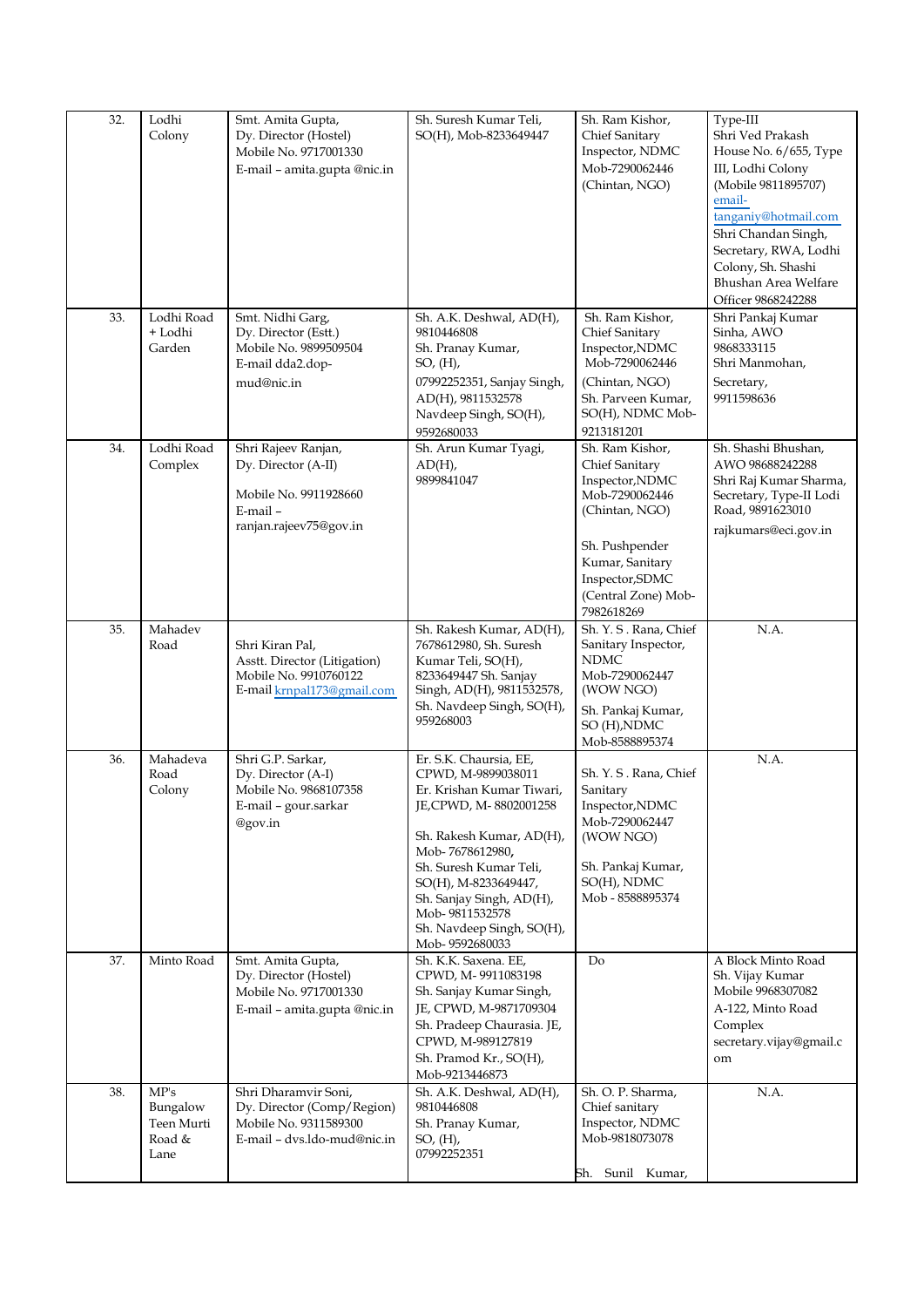|     |                              |                                                                                                                |                                                                                                                                                                                                   | SO(H), NDMC, Mob-<br>9650479967                                                                                                                          |                                                                                                                                                                                                   |
|-----|------------------------------|----------------------------------------------------------------------------------------------------------------|---------------------------------------------------------------------------------------------------------------------------------------------------------------------------------------------------|----------------------------------------------------------------------------------------------------------------------------------------------------------|---------------------------------------------------------------------------------------------------------------------------------------------------------------------------------------------------|
| 39. | M S<br>Complex B<br>K S Marg | Shri Vijay<br>Andlay,<br>Dy.Director<br>(Subletting)<br>Mobile No. 9810429504<br>E-mail - vijay.andley@nic.in  | Sh. A.K. Deshwal, AD(H),<br>Mob-9810446808<br>Sh. Ram Sing Bawariyan,<br>SO(H), Mob-8587835891                                                                                                    | Sh. Y. S. Rana, Chief<br>Sanitary<br>Inspector, NDMC<br>Mob-7290062447<br>(WOW NGO)<br>Sh. Kapender<br>Kumar, SO(H),<br>NDMC, Mob-<br>8588895374         | N.A.                                                                                                                                                                                              |
| 40. | Nanak Pura                   | Shri Rajeev Ranjan,<br>Dy. Director (A-II)<br>Mobile No. 9911928660<br>E-mail-<br>ranjan.rajeev75@gov.in       | Sh. J.R. Raghuvanshi, EE,<br>CPWD, M-9650882598<br>Sh. Ashwini Kumar, JE,<br>CPWD, M-8810487929<br>Sh. Abid Hussain, DD(H)<br>9810466059                                                          | Shri Puran Sharma,<br>Sanitary Inspector,<br>SDMC,<br>(South Zone) M-<br>8178311965                                                                      | Shri Deepak Kalra,<br>AWO, 9013965657<br>Shri Kameshwar, 353,<br>Nanakpura, CGE RWA,<br>Type-II, Nanakpura<br>9999316866                                                                          |
| 41. | North<br>Avenue MP<br>Flats  | Shri Dharamvir Soni,<br>Dy. Director (Comp/Region)<br>Mobile No. 9311589300<br>E-mail - dvs.ldo-mud@nic.in     | Sh. S.K. Sharma, EE,<br>CPWD,<br>Mob-9868170275<br>Sh. A.K. Deshwal, AD(H),<br>Mob-9810446808                                                                                                     | Sh. Y. S. Rana, Chief<br>sanitary Inspector,<br>NDMC Mob-<br>7290062447 (WOW<br>NGO)<br>Sh. Ravinder Kharb,<br>SO (H), NDMC<br>9868538501                | N.A.                                                                                                                                                                                              |
| 42. | North West<br>Moti Bagh      | Shri G.P. Sarkar,<br>Dy. Director (A-I)<br>Mobile No. 9868107358<br>E-mail - gour.sarkar<br>@gov.in            | Sh. Promod Kr., AD(H),<br>9990394822                                                                                                                                                              | Sh. Ram Kishor,<br>Chief Sanitary<br>Inspector, NDMC<br>Mob-7290062446<br>(WOW NGO)<br>Sh. Ajay Rana, SO<br>(H), NDMC -Mob-<br>9811824189                | Sh. Nandlal Meena,<br>President<br>8368298082<br>Nandlalmeena85@gmai<br>1.com                                                                                                                     |
| 43. | Pandara<br>Road              | Smt. Nidhi Garg,<br>Dy. Director (Estt.)<br>Mobile No. 9899509504<br>E-mail dda2.dop-<br>mud@nic.in            | Er. Shashi Singh, EE,<br><b>CPWD</b><br>Mob-9711591118<br>Ms. Monika Chaudha, JE,<br>CPWD, M-7665015677<br>Sanjay Singh, AD(H),<br>9811532578<br>Navdeep Singh, SO(H),<br>9592680033              | Sh. O. P. Sharma,<br>Chief Sanitary<br>Inspector, NDMC<br>Mob-9818073078<br>(WOW NGO)<br>Sh. Satish Kumar,<br>SO(H), NDMC,<br>Mob-72900062461            | Shri Pankaj Kumar<br>Sinha, AWO<br>9868333115<br>Shri Gaya Prasad,<br>President 9868224318<br>Gaya.prasad@nic.in<br>Shri Awadhesh Kumar,<br>Secretary<br>9958893455<br>Yadav.awadh7@gmail.c<br>om |
| 44. | Pragati<br>Vihar<br>Hostel   | Shri Rajeev Ranjan,<br>Dy. Director (A-II)<br>Mobile No. 9911928660<br>$E$ -mail $-$<br>ranjan.rajeev75@gov.in | Sh. L.R. Thakur, EE,<br><b>CPWD</b><br>Tel-24363208<br>Sh. Anupam Sundram JE,<br>CPWD, Tel.-24360319<br>Sh. I.M. Tyagi, AD(H)<br>Mob-9810046442                                                   | Sh. Pushpender<br>Kumar, Sanitary<br>Inspector, SDMC<br>(Central Zone)<br>Mob-7982618269                                                                 | N.A.                                                                                                                                                                                              |
| 45. | Pt. Pant<br>Marg             | Shri Kiran Pal,<br>Asstt. Director (Litigation)<br>Mobile No. 9910760122<br>E-mail krnpal173@gmail.com         | Er. S.K. Chaursia, EE,<br>CPWD,<br>Mob-9899038011<br>Er. Krishan Kumar Tiwari,<br>JE, CPWD<br>Mob-8802001258<br>Sh. Rakesh Kumar, AD(H),<br>Mob-7678612980<br>Sh. Suresh Kumar Teli,<br>$SO(H)$ , | Sh. Y. S. Rana, Chief<br>Sanitary Inspector,<br><b>NDMC</b><br>Mob-7290062447<br>(WOW NGO)<br>Sh. Ravinder<br>Kharb, SO (H),<br>NDMC, Mob-<br>9868538501 | N.A.                                                                                                                                                                                              |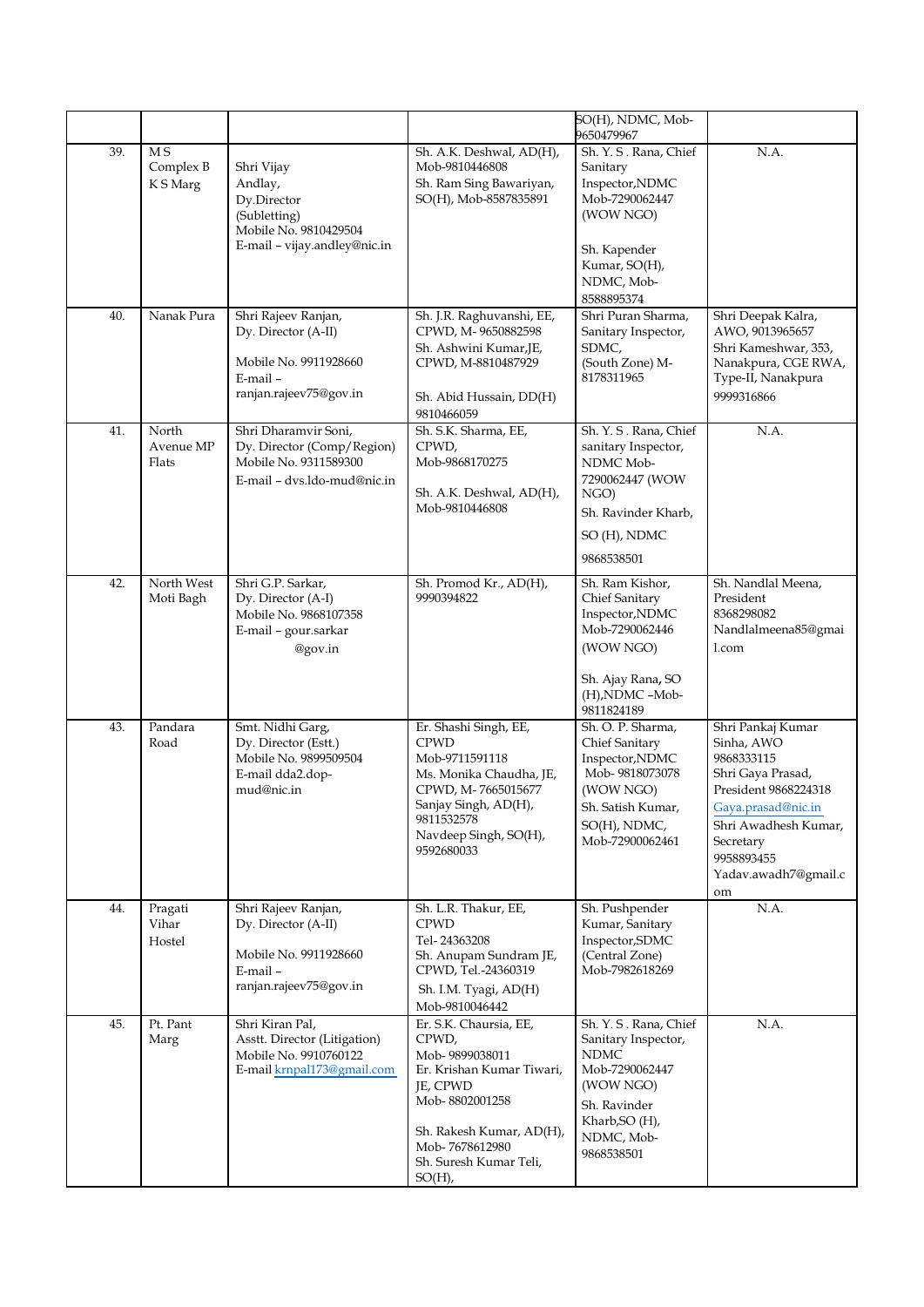| 46. | R.K. Puram,<br>Sectors 1,  | Shri M.S. Rawat,<br>Asstt. Director (Admn.B)<br>Mobile No. 9810277374<br>E-mail-<br>manwersingh.rawat35@nic.in | Mob-8233649447<br>Sh. Sanjay Singh, AD(H),<br>Mob-9811532578,<br>Sh. Navdeep Singh, SO(H),<br>Mob-959268003<br>Sh. K.P. Singh, EE, CPWD,<br>M-9770780830<br>Sh. Naresh Kumar, JE,<br>CPWD, M-9871728578<br>Sh. Sanjay Gajraj, SO(H),<br>Mob-9950805646 | Sh. Darshan Singh,<br>Asstt. Sanitary<br>Inspector, (South<br>Zone) SDMC<br>Mob-<br>9990373824/8448624<br>688 | Shri Baldev Singh,<br>991007787845<br>baldevsingh1081@gmail<br>.com<br>Sh. Damodar Ram,<br>9968277439.<br>damodar_ram@gmail.c<br>om<br>Sh. Surendra Negi, |
|-----|----------------------------|----------------------------------------------------------------------------------------------------------------|--------------------------------------------------------------------------------------------------------------------------------------------------------------------------------------------------------------------------------------------------------|---------------------------------------------------------------------------------------------------------------|-----------------------------------------------------------------------------------------------------------------------------------------------------------|
| 47. | R.K. Puram,                | Do                                                                                                             | Sh. J.R. Raghuvanshi, EE,                                                                                                                                                                                                                              | NA                                                                                                            | 9868141992<br>ushasuren1207<br>Shri Naveen Kumar                                                                                                          |
|     | Sectors 10,                |                                                                                                                | CPWD,<br>M-9650882598<br>Sh. Nagendra Morya, JE,<br><b>CPWD</b><br>Mob-7859838293<br>Sh. Sanjay Gajraj, SO(H),<br>Mob-9950805646                                                                                                                       |                                                                                                               | Shah,<br>9906768355<br>jk099@ifs.nic.in                                                                                                                   |
| 48. | R.K. Puram,<br>Sectors 12, | Do                                                                                                             | Sh. Varinder Singh, EE,<br>CPWD, M-9810010634<br>Sh. Rakesh Roshan, JE<br>CPWD, M-9560606418<br>Sh. Sanjay Gajraj, SO(H),<br>Mob-9950805646                                                                                                            | N.A.                                                                                                          | Shri UPS Negi,<br>9968825574<br>upsn902@gmail.com<br>Shri Yashwant Singh,<br>9958111895<br>yashshika@gmail.com                                            |
| 49. | R.K. Puram,<br>Sectors 13, | Shri M.S. Rawat, Asstt.<br>Director (Admn.B)<br>Mobile No. 9810277374<br>E-mail-<br>manwersingh.rawat35@nic.in | N.A.                                                                                                                                                                                                                                                   | N.A.                                                                                                          | N.A.                                                                                                                                                      |
| 50. | R.K. Puram,<br>Sectors -2, | Do                                                                                                             | Sh. K.P. Singh, EE, CPWD,<br>M-9770780830<br>Sh. Sharawan Kr., JE,<br>CPWD, M-7889426606<br>Sh. Sanjay Gajraj, SO(H),<br>Mob-9950805646                                                                                                                | Sh. Darshan Singh,<br>Asstt. Sanitary<br>Inspector, (South<br>Zone) SDMC<br>Mob-<br>9990373824/8448624<br>688 | Shri Bijendra Rai,<br>9868519396<br>Bijendrarai459@gmail.c<br>om<br>Shri Nishant Mehra,<br>9868271027<br>issrwa@gmail.com                                 |
| 51. | R.K. Puram,<br>Sectors -3, | Do                                                                                                             | Sh. K.P. Singh, EE, CPWD,<br>M-9770780830<br>Sh. Vivek Pathak, JE,<br>CPWD, M-9810836744<br>Sh. Sanjay Gajraj, SO(H),<br>Mob-9950805646                                                                                                                | Sh. Darshan Singh,<br>Asstt. Sanitary<br>Inspector, (South<br>Zone) SDMC<br>Mob-<br>9990373824/8448624<br>688 | Shri Mahesh Kumar,<br>9910371194<br>maheshkum68@gmail.c<br>om                                                                                             |
| 52. | R.K. Puram,<br>Sectors -4, | Do                                                                                                             | Sh. K.P. Singh, EE, CPWD,<br>M-9770780830<br>Sh. Rahul Kumar, JE,<br>CPWD, M-8017351760<br>Sh. Sanjay Gajraj, SO(H),<br>Mob-9950805646                                                                                                                 | Sh. Darshan Singh,<br>Asstt. Sanitary<br>Inspector, (South<br>Zone) SDMC<br>Mob-<br>9990373824/8448624<br>688 | Shri D.K. Singh,<br>9871094872<br>dksingh.delhi@gmail.co<br>${\bf m}$<br>Shri Kuldeep Negi,<br>97177844460<br>kdsnegi@gmail.com                           |
| 53. | R.K. Puram,<br>Sectors -5, | Do                                                                                                             | Sh. J.R. Raghuvanshi, EE,<br>CPWD,<br>M-9650882598<br>Sh. Vikram Sharma, JE,<br>CPWD, M-7529993775<br>Sh. Sanjay Gajraj, SO(H),<br>Mob-9950805646                                                                                                      | Shri S.K. Yadav,<br>Sanitary Inspector,<br>(South Zone) SDMC<br>Mob-<br>800154317/81301912<br>21              | Smt. Anjali Chauhan,<br>8744011548<br>anjalicwc@gmail.com                                                                                                 |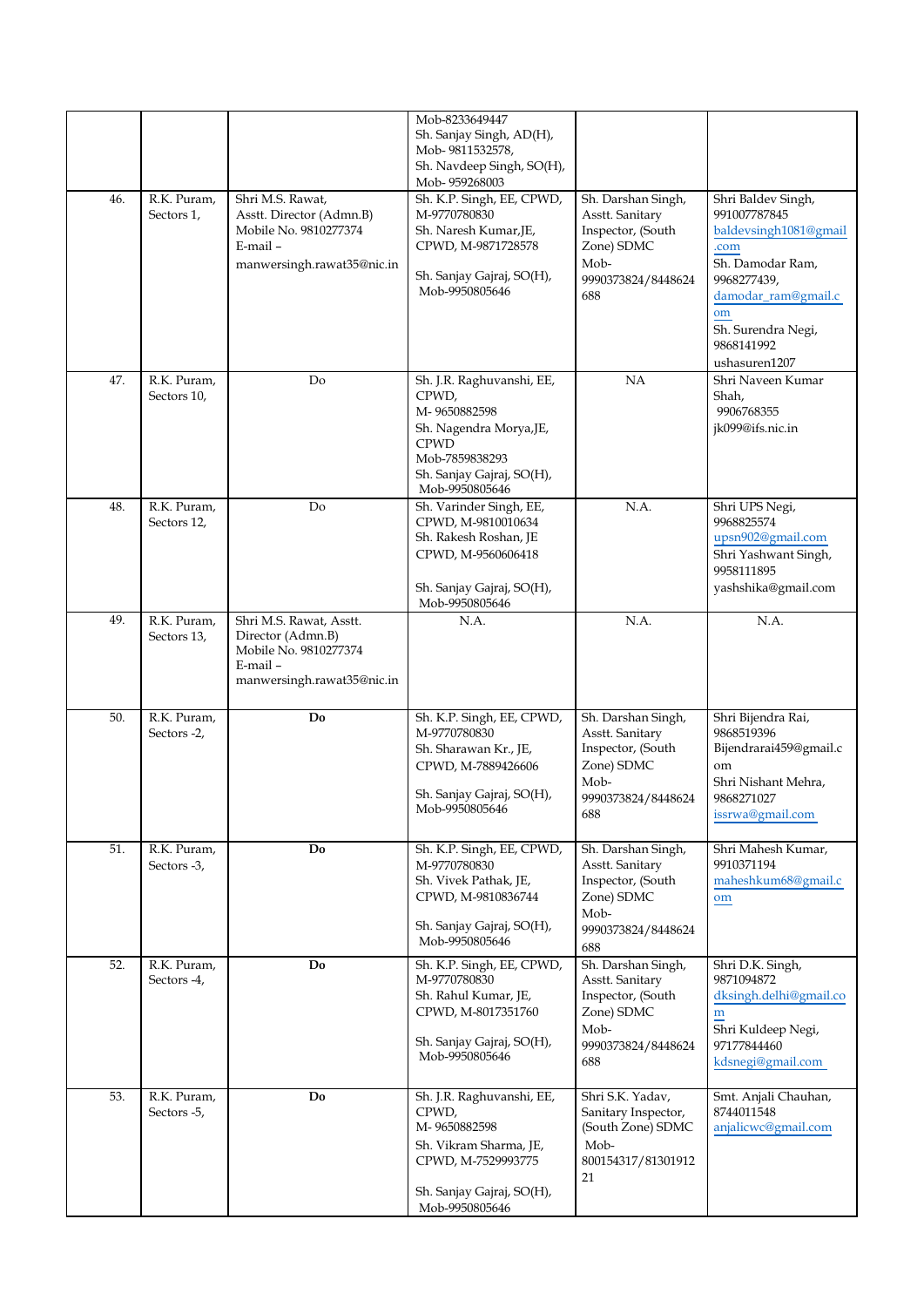| 54. | R.K. Puram,<br>Sectors -7,  | Do                                                                                                     | Sh. J.R. Raghuvanshi, EE,<br>CPWD,<br>M-9650882598Sh.<br>Ms. Simran Kaur, JE,<br>CPWD, M-8377917300<br>Sh. Sanjay Gajraj, SO(H),<br>M-9950805646                         | Shri S.K. Yadav,<br>Sanitary Inspector,<br>(South Zone) SDMC<br>Mob-<br>800154317/81301912<br>21                                               | Shri M.K. Bharthwal,<br>9910260209                                                                                                                                                                                                                                                                                  |
|-----|-----------------------------|--------------------------------------------------------------------------------------------------------|--------------------------------------------------------------------------------------------------------------------------------------------------------------------------|------------------------------------------------------------------------------------------------------------------------------------------------|---------------------------------------------------------------------------------------------------------------------------------------------------------------------------------------------------------------------------------------------------------------------------------------------------------------------|
| 55. | R.K. Puram,<br>Sectors -8,  | Do                                                                                                     | Sh. J.R. Raghuvanshi, EE,<br>CPWD,<br>M-9650882598<br>Sh. Anish Shrivastva, JE,<br><b>CPWD</b><br>Mob-8130491899<br>Sh. Sanjay Gajraj, SO(H),<br>Mob-9950805646          | NA                                                                                                                                             | Shri Mukesh<br>Dhasmana, 9891992273<br>msadhasmana@gmail.c<br>om                                                                                                                                                                                                                                                    |
| 56. | R.K. Puram,<br>Sectors -9,  | Do                                                                                                     | Sh. J.R. Raghuvanshi, EE,<br>CPWD,<br>M-9650882598<br>Ms. Ashima Mandal JE,<br>CPWD,<br>Mob-9871784259<br>Sh. Sanjay Gajraj, SO(H),<br>Mob-9950805646                    | <b>NA</b>                                                                                                                                      | Sh. Sunil Pokhriyal<br>8377989613<br>sunilpokh73@gmail.co<br>m                                                                                                                                                                                                                                                      |
| 57. | Rabindra<br>Nagar<br>colony | Shri Kiran Pal,<br>Asstt. Director (Litigation)<br>Mobile No. 9910760122<br>E-mail krnpal173@gmail.com | Er. Shashi Singh, EE,<br>CPWD, Mob- 9711591118<br>Sh. Mohit Kumar,<br>EE,CPWD Mob-<br>9669556339<br>Sh. Pramod Kumar, SO(H)<br>Mob-9213446873                            | Sh. O. P. Sharma,<br>Chief Sanitary<br>Inspector, NDMC<br>Mob-9818073078<br>(WOW NGO)<br>Sh. Parveen Kumar,<br>SO (H), NDMC,<br>Mob-9213181201 | N.A.                                                                                                                                                                                                                                                                                                                |
| 58. | Raisina<br>Road             | Shri G.P. Sarkar,<br>Dy. Director (A-I)<br>Mobile No. 9868107358<br>E-mail - gour.sarkar<br>@gov.in    | Sh. Rakesh Kumar, AD(H),<br>7678612980, Sh. Suresh<br>Kumar Teli, SO(H),<br>8233649447 Sh. Sanjay<br>Singh, AD(H), 9811532578,<br>Sh. Navdeep Singh, SO(H),<br>959268003 | Sh. Y. S. Rana, Chief<br>Sanitary<br>Inspector, NDMC<br>Mob-7290062447<br>(WOW NGO)<br>Sh. Pankaj Kumar,<br>SO (H), NDMC<br>Mob-588895374      | N.A.                                                                                                                                                                                                                                                                                                                |
| 59. | Sadiq Nagar<br>Colony       | Shri Kiran Pal,<br>Asstt. Director (Litigation)<br>Mobile No. 9910760122<br>E-mail krnpal173@gmail.com | Sh. Kamal Ram, EE,<br>CPWD Mob-9968277658<br>Sh. Prem Kumar,<br>JE,CPWD<br>Mob-9821867568<br>Sh. R.S. Chauhan, AD(H)<br>9910726751                                       | Sh. Jawahar Singh,<br>Sanitary<br>Inspector, SDMC<br>(Central Zone) Mob-<br>8826698426                                                         | Sec-1 @ 2, Type-3<br>Shri Rakesh Thapliyal,<br>9911398212,<br>Rakesh270@yahoo.co.in<br>Sec-2, type-1&2,<br>Shri Manoj Rawat<br>9555159587<br>Manee75@yahoo.com<br>Sec.-3, Type-3<br>Sh R.P. Mathur<br>9971158243<br>Rpmathur65@hotmail.c<br>om<br>Sec-3, Type-4<br>Sh. N.K. Jha<br>9868935200<br>Jhank122@gmail.com |
| 60. | Sector -1,<br>Pushp Vihar   | Shri Kiran Pal,<br>Asstt. Director (Litigation)<br>Mobile No. 9910760122                               | Kr. Meenu, SO(H),<br>9643870025                                                                                                                                          | Sh. Ravi, Asstt.<br>Sanitary Inspector,<br>(South Zone) SDMC                                                                                   | Shri Mahesh<br>98732236667<br>Mk86697@gmail.com                                                                                                                                                                                                                                                                     |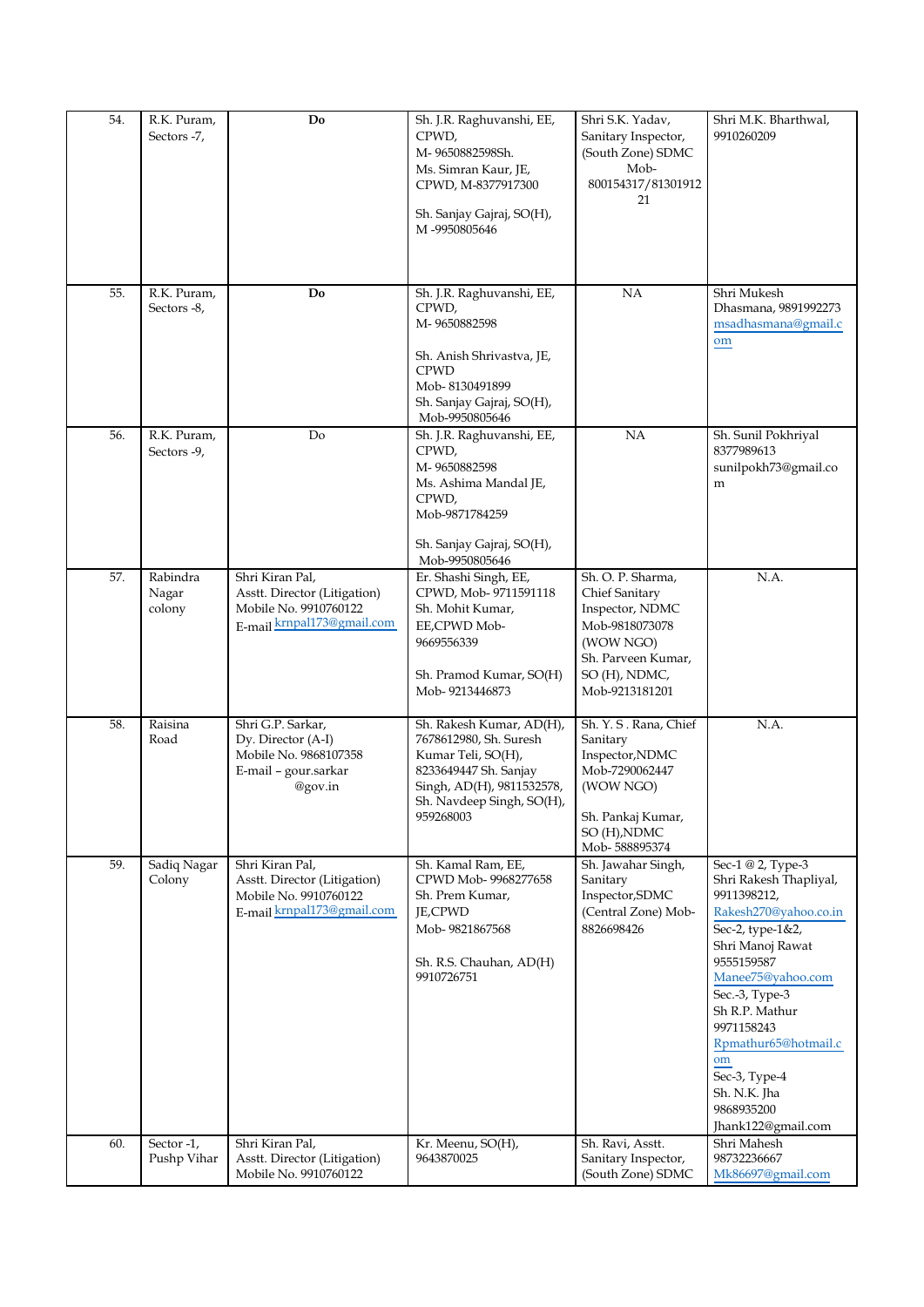|     |                               | E-mail krnpal173@gmail.com                                                                                    |                                                                                                                                                                                                                                             | Mob-8800154317                                                                                                                                    |                                                                                                                                                              |
|-----|-------------------------------|---------------------------------------------------------------------------------------------------------------|---------------------------------------------------------------------------------------------------------------------------------------------------------------------------------------------------------------------------------------------|---------------------------------------------------------------------------------------------------------------------------------------------------|--------------------------------------------------------------------------------------------------------------------------------------------------------------|
|     |                               |                                                                                                               |                                                                                                                                                                                                                                             |                                                                                                                                                   |                                                                                                                                                              |
| 61. | Sector -3,<br>Pushp Vihar     | Shri Kiran Pal,<br>Asstt. Director (Litigation)<br>Mobile No. 9910760122<br>E-mail krnpal173@gmail.com        | Kr. Meenu, SO(H),<br>9643870025                                                                                                                                                                                                             | Sh. Ravi, Asstt.<br>Sanitary Inspector,<br>(South Zone) SDMC<br>Mob-8800154317                                                                    | Mr. Twang<br>9968012167<br>Lakpatshering_dja@yah<br>oo.com<br>Sh. Dubeji<br>9717165696<br>Kkd.shashi@gmail.com<br>Shri Vijender<br>9013469001,<br>9868105132 |
| 62. | Sector -5,<br>Pushp Vihar     | Shri Kiran Pal,<br>Asstt. Director (Litigation)<br>Mobile No. 9910760122<br>E-mail krnpal173@gmail.com        | Kr. Meenu, SO(H),<br>9643870025                                                                                                                                                                                                             | Sh. Ravi, Asstt.<br>Sanitary Inspector,<br>(South Zone) SDMC<br>Mob-8800154317                                                                    | Shri Bishwa Jit,<br>9013469001<br>9868105132<br>Cgerwapv5delhi@gmail<br>.com                                                                                 |
| 63. | Sector -7,<br>Pushp Vihar     | Shri Kiran Pal,<br>Asstt. Director (Litigation)<br>Mobile No. 9910760122<br>E-mail krnpal173@gmail.com        | Kr. Meenu, SO(H),<br>9643870025                                                                                                                                                                                                             | Sh. Ravi, Asstt.<br>Sanitary Inspector,<br>(South Zone) SDMC<br>Mob-8800154317                                                                    | Sh. Kamal Swaroop,<br>AWO 9873060634                                                                                                                         |
| 64. | Shahjahan<br>Road             | Shri Rajesh Kumar,<br>Dy. Director<br>(Cdn/Cash)<br>Mobile No. 9818747759<br>E-mail - rajesh.kr70<br>@gov.in  | Er. Shashi Singh, EE,<br><b>CPWD</b><br>Mob-9711591118<br>Sh. Raj Kumar, JE, CPWD<br>Mob-8802804014<br>Sh. Sanjay Singh, AD(H),<br>9811532578<br>Sh. Navdeep Singh, SO(H),<br>9592680033                                                    | Sh. O. P. Sharma,<br>Chief sanitary<br>Inspector, NDMC<br>Mob-9818073078<br>(WOW NGO)<br>Sh. Satish Kumar,<br>SO(H) NDMC, Mob-<br>7290062461      | N.A.                                                                                                                                                         |
| 65. | Tansen<br>Marg area           | Shri Vijay<br>Andlay,<br>Dy.Director<br>(Subletting)<br>Mobile No. 9810429504<br>E-mail - vijay.andley@nic.in | -do-                                                                                                                                                                                                                                        | Sh. Y. S. Rana, Chief<br>Sanitary<br>Inspector, NDMC<br>Mob-7290062447<br>(WOW NGO)<br>Sh. Pankaj Kumar,<br>SO(H) NDMC, Mob-<br>8588895374        | N.A.                                                                                                                                                         |
| 66. | Telegraph<br>Lane             | Shri G.P. Sarkar,<br>Dy. Director (A-I)<br>Mobile No. 9868107358<br>E-mail - gour.sarkar<br>@gov.in           | Sh. Suresh Kumar Teli,<br>SO(H), 8233649447                                                                                                                                                                                                 | Sh. Y. S. Rana, Chief<br>Sanitary<br>Inspector, NDMC<br>Mob-7290062447<br>(WOW NGO)<br>Sh. Pankaj Kumar,<br>SO (H), NDMC<br>Mob-8588895374        | N.A.                                                                                                                                                         |
| 67. | Tilak Lane<br>& Tilak<br>Marg | Smt. Nidhi Garg,<br>Dy. Director (Estt.)<br>Mobile No. 9899509504<br>E-mail dda2.dop-<br>mud@nic.in           | Sh. K.K Saxena, EE,<br>CPWD, Mob-9911083198<br>Sh. Santosh Jangid, JE,<br><b>CPWD</b><br>Mob-8447418<br>Sh. A.K. Deshwal, AD(H),<br>Mob-9810446808<br>Sh. Sanjay Singh, AD(H),<br>Mob-9811532578<br>Navdeep Singh, SO(H),<br>Mob-9592680033 | Sh. O. P. Sharma,<br>Chief Sanitary<br>Inspector, NDMC<br>Mob-9818073078<br>(WOW NGO)<br>Sh. Tulsee Das Meena,<br>SO(H), NDMC, Mob-<br>9999771722 | Sh. Vipin Kumar Srijan,<br><b>AWO</b><br>9810062014                                                                                                          |